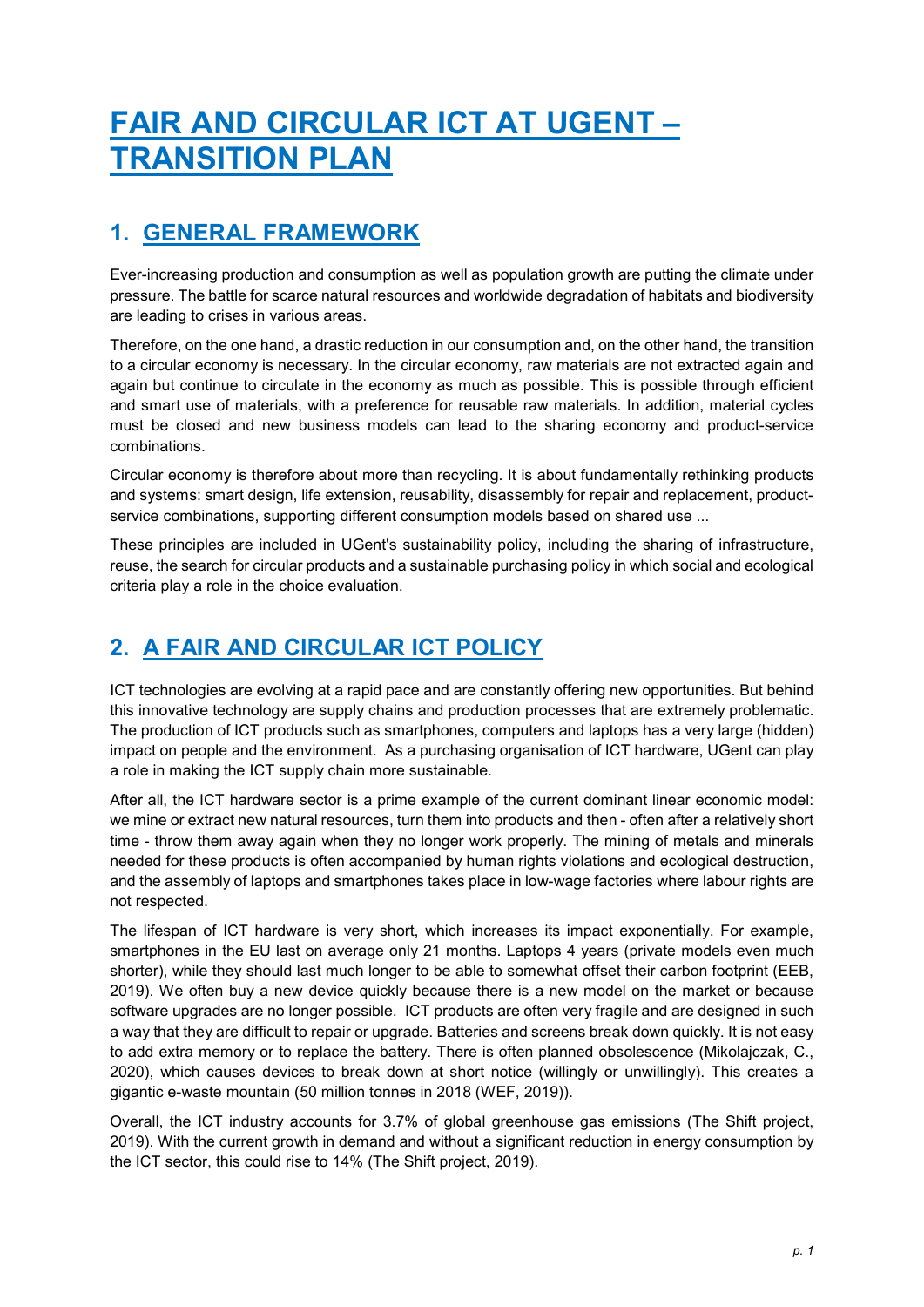The transition to a fair and circular economy can be a (partial) solution to the current climate crisis, raw material scarcity and all the resulting social effects. However, this requires major changes in the production methods and supply chains of our ICT hardware products.

As a major consumer of ICT hardware<sup>1</sup>, UGent can exert significant influence on ICT companies to make their production chain structurally more sustainable. It can also reduce its own use of materials and the ecological footprint of its organisation through a circular use of the required ICT.

### 3. STARTING POINTS

-

With the policy plan, we want to create a clear framework in which objectives and clear policy choices are formulated, boundaries are defined and first steps are made concrete.

This approach, however, requires a number of supported principles:

1. The project focuses on a sustainable ICT policy, not just a sustainable DICT policy: The activities of DICT form a subset of what is happening within UGent concerning ICT. As an institution, UGent takes a commitment, which therefore implies that the sustainability of all ICT activities, central and decentralized, must be in scope. DICT is very transparent in its purchases and activities - which is very obvious for a central, service providing entity - and it is therefore obvious to take this as the starting point of this exercise. But sustainability does not end with DICT, and also the (perhaps less visible) decentralised ICT activities need to be evaluated and steered in order to be able to speak of sustainable ambitions of UGent as an institution. A two-speed exercise, in which the visible is treated with great attention but the less visible is completely disregarded, only sends the wrong message and takes us backwards instead of forwards in terms of policy.

2. Respect for the role of DICT as operator of the ICT production environment of UGent: The ICT environment of UGent is not an experimental environment, but a necessary engine for education, research and administration for the 61,000 users we support on it. The primary role of DICT is to manage the risks in this very large and complex environment, with a potentially serious impact on the functioning, the legal responsibilities or the image of UGent. The input that DICT gives from this perspective, even though it might be an impediment to big(er) ambitions, should be given a place within the transition plan. Possible actions must be sufficiently matured, developed, elaborated and substantiated before they can be released on the UGent production environment. Within this framework, however, one can count on all good will and a maximum effort from DICT to achieve noble results. This does not mean, however, that it can sometimes be useful to first experiment on a smaller scale to see whether something works, and then to draw lessons from this for a broader approach.

3. The result of this exercise should be a policy approved by the Board. DICT likes to commit itself to a clear and balanced mission. When we as a board get caught in a crossfire of unaligned or even conflicting ambitions from different angles, we can only work inefficiently and produce disappointing results. It is also tempting to zoom in on very specific cases and start tweaking on a case-by-case basis. In our view, given the volume of activities, this too is an inefficient and not very fundamental way to move forward, and at best leads to a handful of symbol dossiers rather than a systemic, institution-wide sustainable approach. DICT therefore wants to help build a fully-fledged policy that is broadly applicable and implies a real commitment on the part of the institution. To this end, we want to collaborate on the design, and also endorse and defend it to the various policy bodies. But the goal must be to have it adopted at the level of the institution, with the board's blessing.

<sup>1</sup> In 2019, UGent purchased approximately € 10 m of ICT equipment. Of this, € 7 mio was ordered from Dell. The obligatory nature of the new framework contract will increase this amount even more.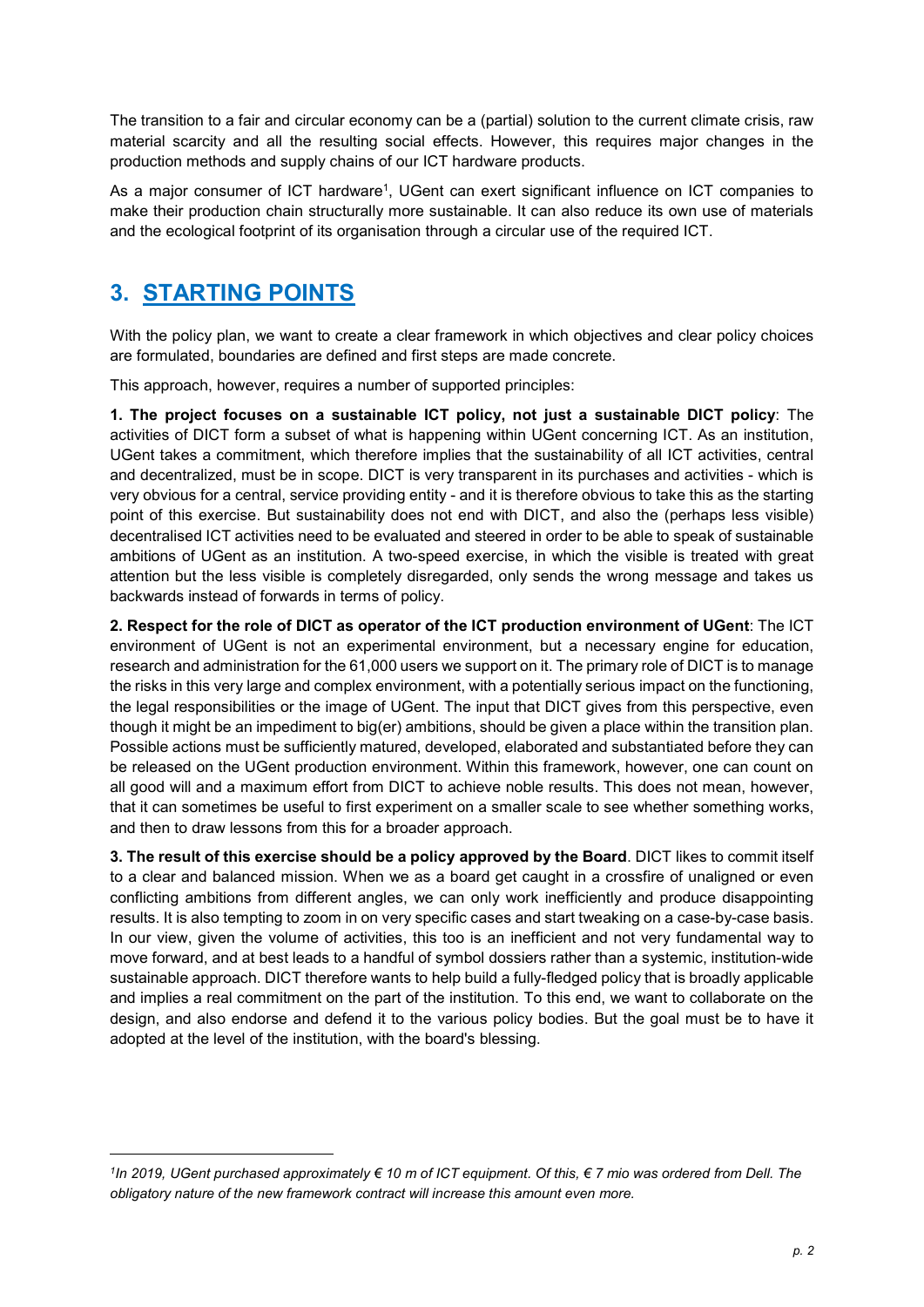# 4. OBJECTIVES

With a policy on fair and circular ICT, UGent pursues the following objectives:

- 1. For new or renewed framework agreements, the best available sustainability criteria are integrated. The purchasing power of UGent is used for more chain transparency in order to increase social and ecological sustainability in all phases of the purchasing process.
- 2. Maximum extension of the current average lifespan is sought, either through internal processes or North-South cooperation.
- 3. All UGent ICT material is mapped and recycled in the waste phase.
- 4. UGent wants to play a social role in making ICT sustainable and is working on changing behaviour among staff and students.

## 5. ACTION PLAN

To achieve the above objectives, an ambitious action plan is needed. This is built around 3 pillars, viz:

- sustainable procurement
- lifetime
- increasing the collection rate and optimising the recycling of e-waste
- communication and strengthening of internal support

### Pillar I: Sustainable procurement

UGent pursues a sustainable purchasing policy. Sustainability criteria are integrated, where relevant, in new or renewed framework agreements. Social, ecological and economic criteria must be fully taken into account in all phases of the procurement process.

To achieve this for ICT procurement, the following steps are needed:

- 1. Initiate **dialogue with suppliers** on sustainability and respect for human rights in their supply chain. Contacts with suppliers cannot be limited to the moments when specifications are put on the market. The demand for more transparency and clearer sustainability ambitions are crucial in this regard. This is a dialogue that must be conducted continuously in order to enable proper follow-up, remediation and evaluation.
- 2. Integrate human rights clauses and/or sustainability criteria in tender specifications and follow up the implementation during the contract (cf. Point 1). Ecolabels can help, but are not always the most 'ambitious' option.
- 3. Affiliate with Electronics Watch: That way you increase leverage as an organisation. Combining the purchasing power of UGent with hundreds of other public actors in the EU and UK ensures that greater impact can be generated to bring about structural changes in the chain. Electronics Watch goes beyond eco-labels by doing worker-driven monitoring in the factories and thus provides a more realistic picture of the working conditions of workers in the factories.

UGent, and by extension UZGent, AUGent and UA, concluded a new framework agreement with Dell for the purchase of PCs. Hereby a supplier of TCO-certified devices was searched for. TCO Certified is the most comprehensive certification system for ICT products. TCO takes the entire life cycle of a product into consideration, from the extraction of raw materials to recycling. The label is based on a set of minimum requirements covering the environment (e.g. energy consumption, recycling options, service life), social sustainability (e.g. respect for ILO conventions, minimum wages, responsible sourcing of minerals) and consumer welfare (e.g. ergonomic design, noise standards). Verification is done by independent verification bodies<sup>2</sup>.

-

<sup>2</sup> See https://tcocertified.com/verification-of-compliance-in-tco-certified/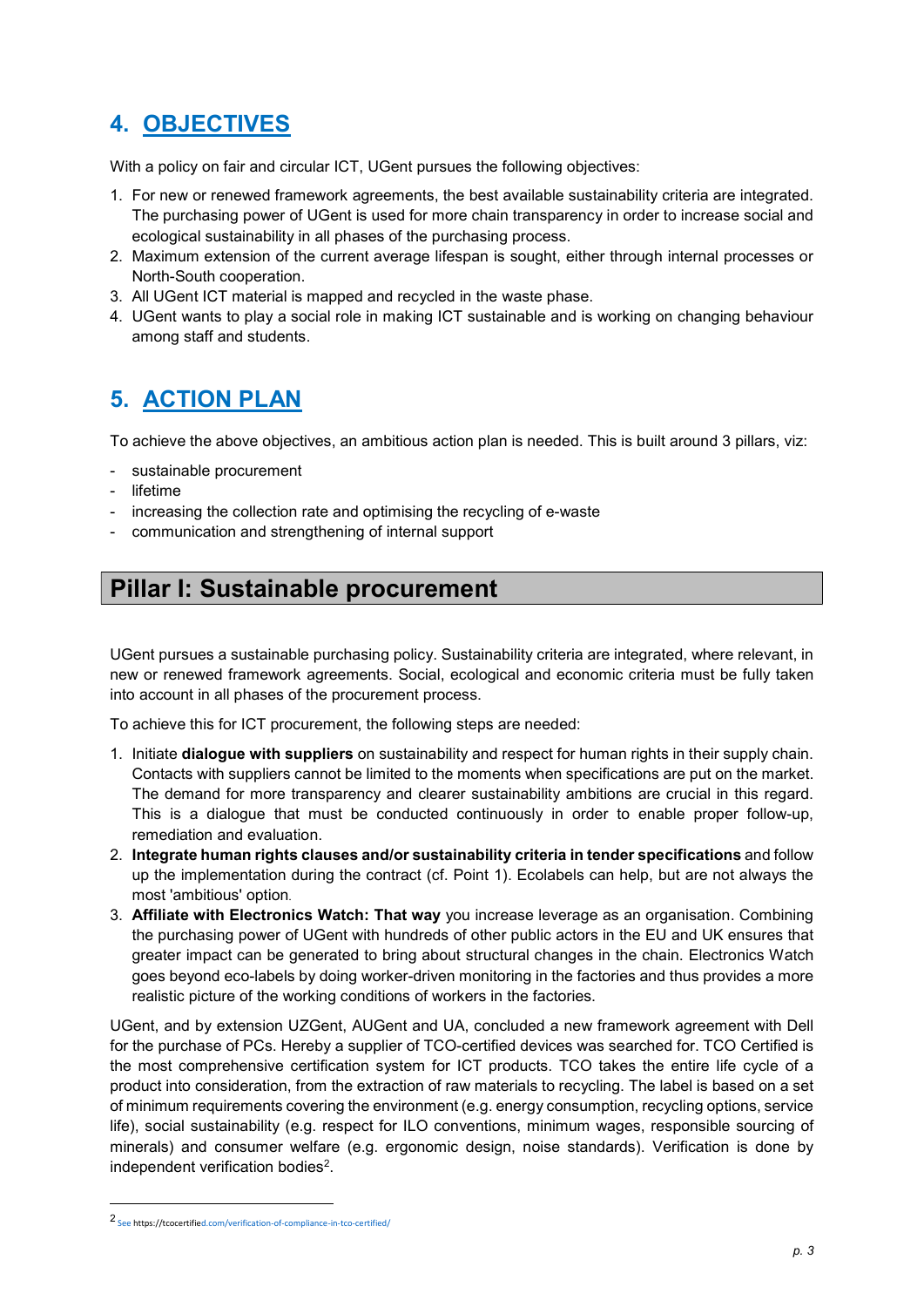In addition, a dialogue will be started with the supplier to map out the risks of human rights violations and to work on improvement. The ICT department will collaborate on this with several UGent experts on circular economy and human rights, Fair ICT Flanders, the working group Fair and Circular IT of Transitie UGent and Electronics Watch.

The imposition of these conditions will also be thoroughly considered in future tenders for IT equipment and infrastructure. The publication 'Standards, certifications and monitoring systems for a more sustainable ICT sector', written for purchasers and other professionals who want to get started with sustainable ICT within their organisation, will serve as a guide in this regard. It provides guidance on the way to sustainable ICT procurement, discusses the advantages and disadvantages of certificates and standards applicable to ICT products and discusses possible alternatives to certificates. The publication is made available on the website www.fairictflanders.be/toolbox.

### Pillar II: Extension of life span

Contrary to popular belief, it is not the use phase of electronics that has the most (CO2) impact, but the production phase. The different phases, from extraction to production and assembly of ICT hardware require more energy than the actual use of ICT devices: 60-85 % of the ecological impact and CO2 emissions come from the production phase (for smartphones - Alessi, M. et al. 2019, and for mobile devices see Green Alliance, 2015) (see Fig. 2).



CO2-emissies per fases - Bron: © Green Alliance, 2015, p 29.

#### Fig. 2: CO2 emissions per phase in electronics

As a purchasing organisation, the best strategy is therefore to set up a policy that aims to extend the lifespan of ICT products (Prakash et al. (2012). Extending the lifespan of devices in use is always preferable to purchasing new, more energy-efficient devices. There are various ways of doing this:

- products for a longer period of time;
- extend its use through maintenance and upgrades;
- repairing broken products by means of repair, refurbishment or remanufacturing.

In order to extend the life span, the ICT manager of the fac. WE made a first draft of the paths that an end-of-use computer can take. The intention is to analyse these trajectories and work on improvements (optimising internal end-of-use flow).

In parallel, the decision of the BC dated 6 September 2019 on the sustainable outflow of ICT material, especially in the context of North-South cooperation, can be built on. In this process, reusable material is initially donated by UGent to partner universities in the global South for UGent projects of VLIR-UOS. If the available material cannot be used within the objectives of the current projects, it is in the second instance donated to the organisation Close The Gap for use in their projects.

Cooperation will also be sought with the Ghent Repair Cafés. Together with the City of Ghent, Digipolis, the Ghent Solidarity Fund and the OCMW, they started a collection campaign of laptops and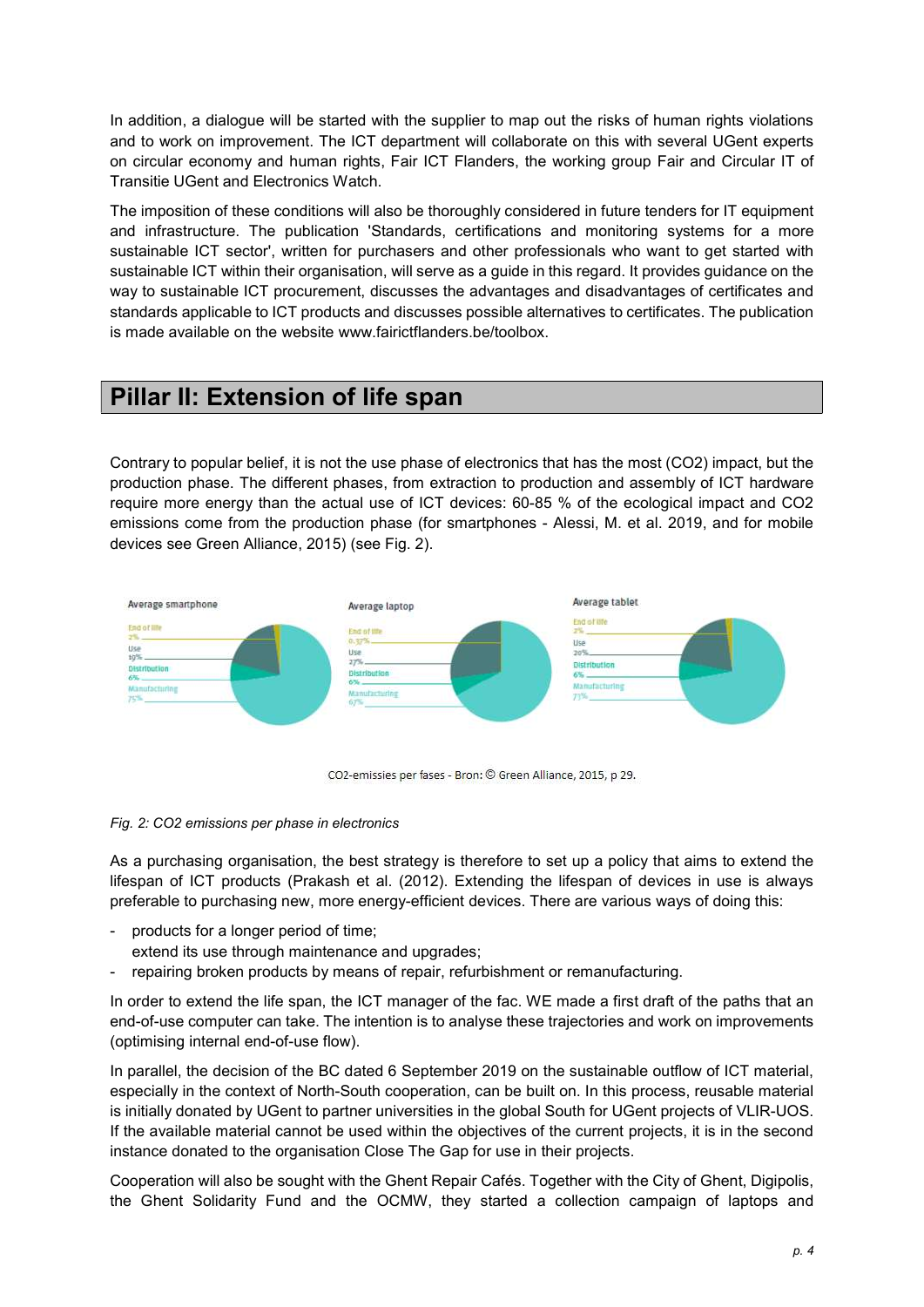smartphones, where volunteers repair and upgrade old and broken devices. The repaired laptops and mobile phones are given away free of charge to vulnerable families or individuals.

|  |                                  | <b>Usable</b> | <b>Outdated / slow</b> | <b>Broken</b>             |
|--|----------------------------------|---------------|------------------------|---------------------------|
|  | User continues to use device     | X             |                        |                           |
|  | Device changes hands             | X             |                        |                           |
|  | Reserve pool of research group   | X             |                        |                           |
|  | Reserve pool of department       | X             |                        |                           |
|  | Routine work / Device control PC | X             | X                      |                           |
|  | Stock for spare parts            |               | X                      | X                         |
|  | Recovery                         |               | X                      | $\boldsymbol{\mathsf{x}}$ |
|  | Close the gap                    |               | X                      | X                         |
|  | Recupel                          |               |                        | X                         |

Fig. 3: Flowchart about use of ICT within UGent

### Pillar III: Increasing the collection rate and recycling of ewaste

Worldwide, only 20% of e-waste is recycled appropriately. Even in the EU, only 35% of e-waste is properly recycled, which is a small proportion for a world region that is known to be at the forefront of this field (World Economic Forum, 2019). 80% of e-waste ends up in illegal dumps in Ghana, Nigeria, China or India, where it poses serious environmental and health risks (Hickey, 2018; World Economic Forum, 2019). For example, the electronic devices are burned to extract the metals and people (often children) are exposed to toxic smoke and substances during this work (Hickey, 2018; World Economic Forum, 2019). In Europe, it is estimated that only between 12 and 15% of smartphones are recycled (Alessi, M. et al. 2019). The majority of the metals present in the devices are thus not reused, which is a missed opportunity. One of the reasons for this low recycling rate in smartphones is that users tend to leave defective devices in their drawers (for personal reasons such as fear of data leakage, as a backup device, emotional attachment etc.) (Recupel, 2019). More awareness and encouragement is needed here.

Since 2013, there have been collection points for old mobile phones. The 'nature calls you' campaign drew attention to the raw materials issue and encouraged staff and students to leave their old mobile phones at a collection point. DICT took care of the correct handling. Green Office Gent wants to increase the attention and knowledge about fair and circular ICT and urban mining again, and thus increase the share of collection and recycling.

It is also suggested that the purchased ICT material be better mapped out (which is now possible due to the obligatory nature of the framework contract) and centralised upon disposal, so that the best endof-life application can be chosen.

# Pillar IV: Communication and reinforcement of internal support

It is important to communicate and raise awareness about the steps taken. In this way, UGent profiles itself as a sustainable actor to the outside world and creates internal support within its own organisation. The circular policy also forms part of UGent's climate plan.

There are possible options for this: